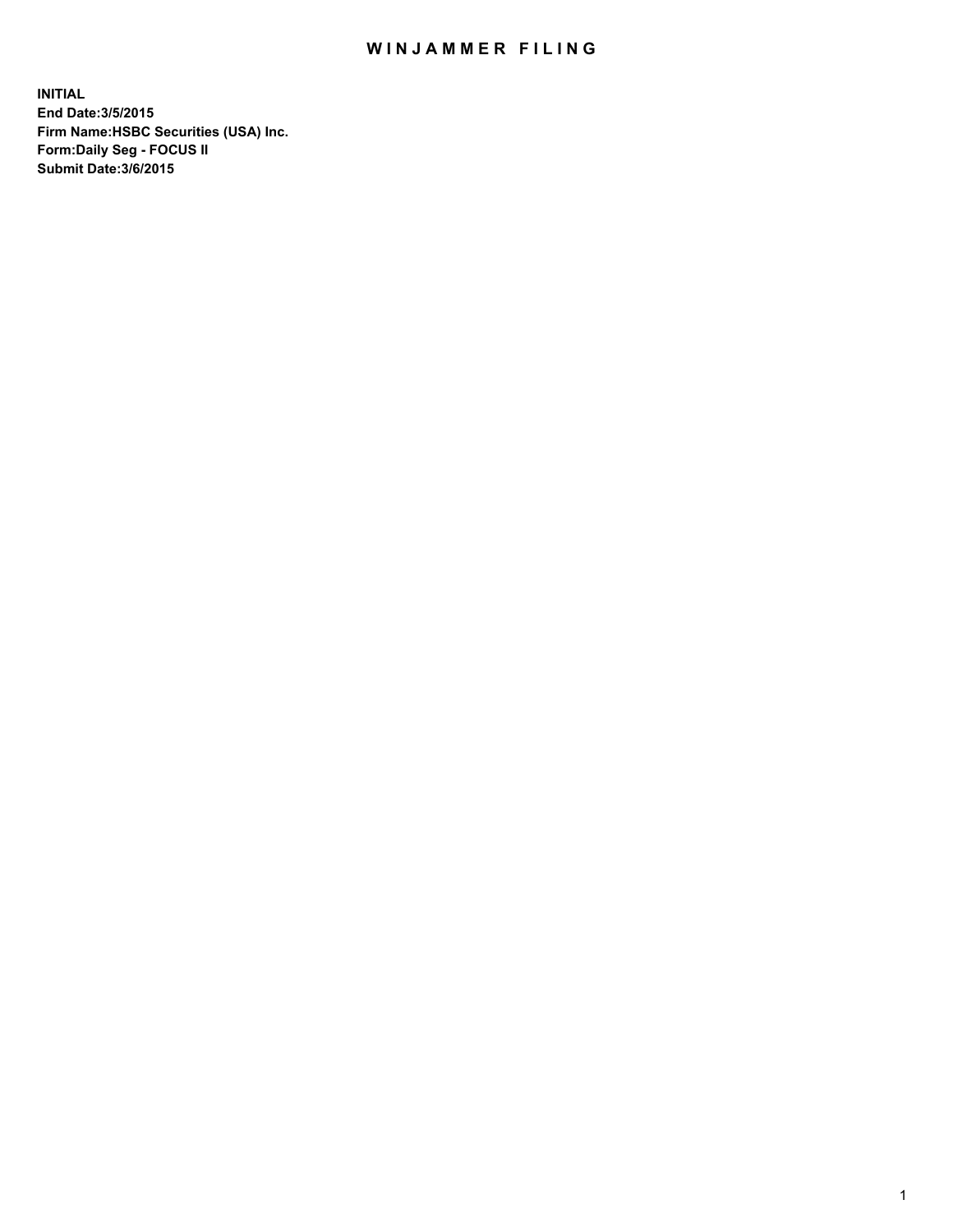## **INITIAL End Date:3/5/2015 Firm Name:HSBC Securities (USA) Inc. Form:Daily Seg - FOCUS II Submit Date:3/6/2015 Daily Segregation - Cover Page**

| Name of Company<br><b>Contact Name</b><br><b>Contact Phone Number</b><br><b>Contact Email Address</b>                                                                                                                                                                                                                         | <b>HSBC Securities (USA) Inc.</b><br>Steven richardson<br>212-525-6445<br>steven.richardson@us.hsbc.com |
|-------------------------------------------------------------------------------------------------------------------------------------------------------------------------------------------------------------------------------------------------------------------------------------------------------------------------------|---------------------------------------------------------------------------------------------------------|
| FCM's Customer Segregated Funds Residual Interest Target (choose one):<br>a. Minimum dollar amount: ; or<br>b. Minimum percentage of customer segregated funds required:% ; or<br>c. Dollar amount range between: and; or<br>d. Percentage range of customer segregated funds required between: % and %.                      | 50,000,000<br>0 <sub>0</sub><br>00                                                                      |
| FCM's Customer Secured Amount Funds Residual Interest Target (choose one):<br>a. Minimum dollar amount: ; or<br>b. Minimum percentage of customer secured funds required:%; or<br>c. Dollar amount range between: and; or<br>d. Percentage range of customer secured funds required between: % and %.                         | 10,000,000<br>00<br>00                                                                                  |
| FCM's Cleared Swaps Customer Collateral Residual Interest Target (choose one):<br>a. Minimum dollar amount: ; or<br>b. Minimum percentage of cleared swaps customer collateral required:%; or<br>c. Dollar amount range between: and; or<br>d. Percentage range of cleared swaps customer collateral required between:% and%. | 30,000,000<br>0 <sub>0</sub><br>00                                                                      |

Attach supporting documents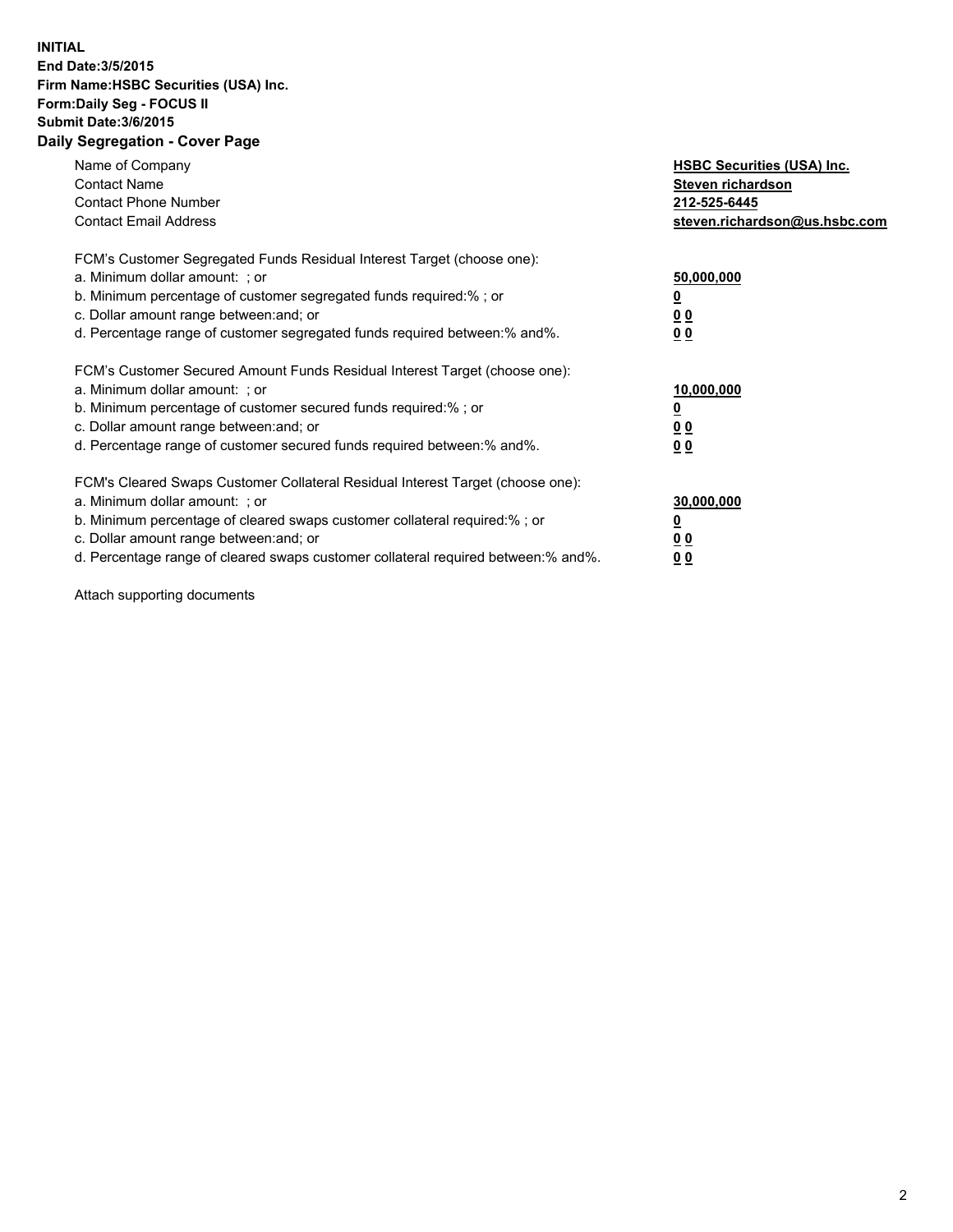**INITIAL End Date:3/5/2015 Firm Name:HSBC Securities (USA) Inc. Form:Daily Seg - FOCUS II Submit Date:3/6/2015 Daily Segregation - Secured Amounts** Foreign Futures and Foreign Options Secured Amounts Amount required to be set aside pursuant to law, rule or regulation of a foreign government or a rule of a self-regulatory organization authorized thereunder **0** [7305] 1. Net ledger balance - Foreign Futures and Foreign Option Trading - All Customers A. Cash **72,313,014** [7315] B. Securities (at market) **18,273,764** [7317] 2. Net unrealized profit (loss) in open futures contracts traded on a foreign board of trade **57,621,076** [7325] 3. Exchange traded options a. Market value of open option contracts purchased on a foreign board of trade **0** [7335] b. Market value of open contracts granted (sold) on a foreign board of trade **0** [7337] 4. Net equity (deficit) (add lines 1. 2. and 3.) **148,207,854** [7345] 5. Account liquidating to a deficit and account with a debit balances - gross amount **381,784** [7351] Less: amount offset by customer owned securities **-342,457** [7352] **39,327** [7354] 6. Amount required to be set aside as the secured amount - Net Liquidating Equity Method (add lines 4 and 5) **148,247,181** [7355] 7. Greater of amount required to be set aside pursuant to foreign jurisdiction (above) or line 6. **148,247,181** [7360] FUNDS DEPOSITED IN SEPARATE REGULATION 30.7 ACCOUNTS 1. Cash in banks A. Banks located in the United States **49,454,460** [7500] B. Other banks qualified under Regulation 30.7 **0** [7520] **49,454,460** [7530] 2. Securities A. In safekeeping with banks located in the United States **63,273,764** [7540] B. In safekeeping with other banks qualified under Regulation 30.7 **0** [7560] **63,273,764** [7570] 3. Equities with registered futures commission merchants A. Cash **0** [7580] B. Securities **0** [7590] C. Unrealized gain (loss) on open futures contracts **0** [7600] D. Value of long option contracts **0** [7610] E. Value of short option contracts **0** [7615] **0** [7620] 4. Amounts held by clearing organizations of foreign boards of trade A. Cash **0** [7640] B. Securities **0** [7650] C. Amount due to (from) clearing organization - daily variation **0** [7660] D. Value of long option contracts **0** [7670] E. Value of short option contracts **0** [7675] **0** [7680] 5. Amounts held by members of foreign boards of trade A. Cash **27,155,466** [7700] B. Securities **0** [7710] C. Unrealized gain (loss) on open futures contracts **57,621,076** [7720] D. Value of long option contracts **0** [7730] E. Value of short option contracts **0** [7735] **84,776,542** [7740] 6. Amounts with other depositories designated by a foreign board of trade **0** [7760] 7. Segregated funds on hand **0** [7765] 8. Total funds in separate section 30.7 accounts **197,504,766** [7770] 9. Excess (deficiency) Set Aside for Secured Amount (subtract line 7 Secured Statement Page 1 from Line 8) **49,257,585** [7380] 10. Management Target Amount for Excess funds in separate section 30.7 accounts **36,352,788** [7780]

11. Excess (deficiency) funds in separate 30.7 accounts over (under) Management Target **12,904,797** [7785]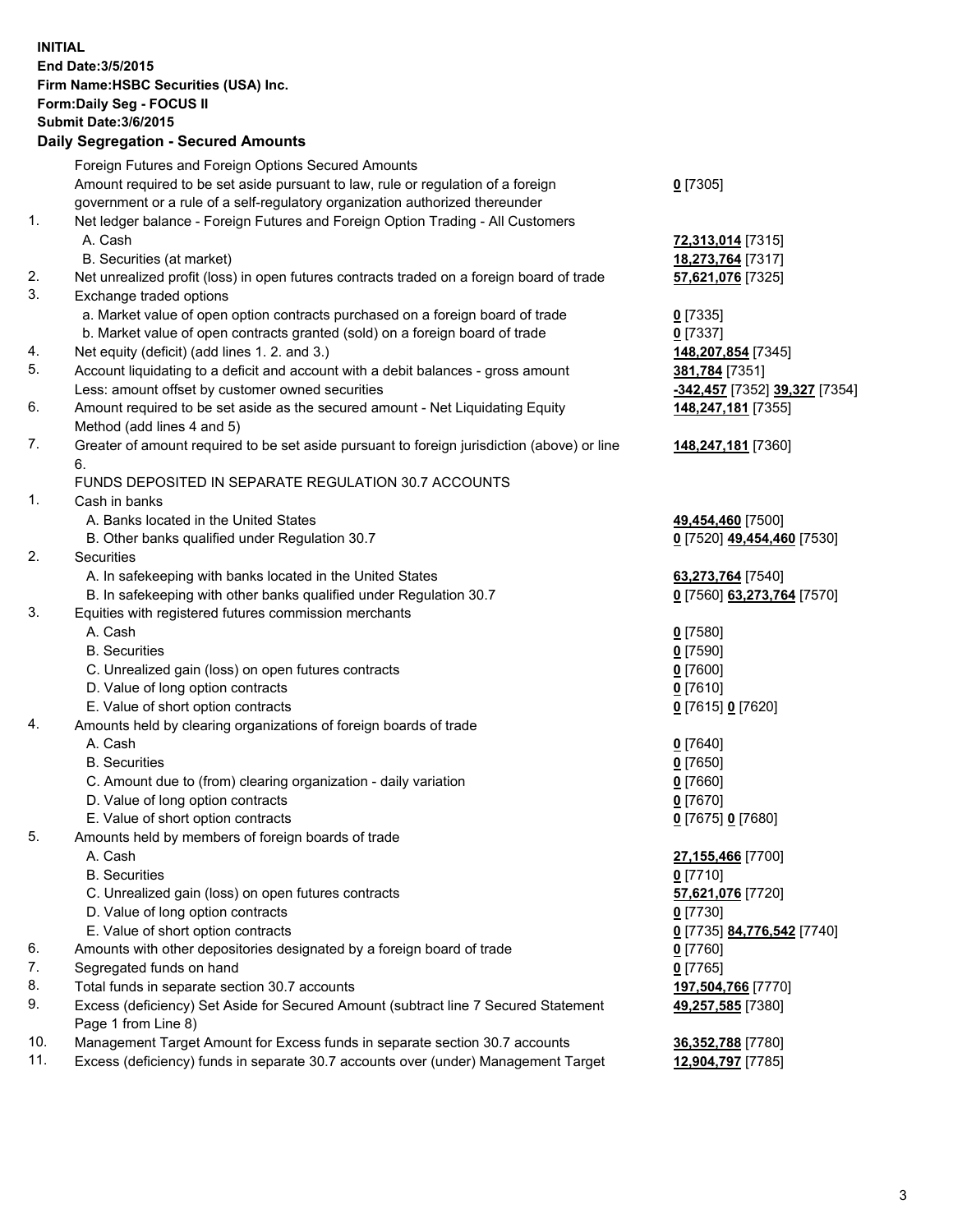| <b>INITIAL</b>                  | End Date: 3/5/2015<br>Firm Name: HSBC Securities (USA) Inc.<br>Form: Daily Seg - FOCUS II<br><b>Submit Date: 3/6/2015</b><br>Daily Segregation - Segregation Statement<br>SEGREGATION REQUIREMENTS(Section 4d(2) of the CEAct)                                                                                             |                                                                                                    |
|---------------------------------|----------------------------------------------------------------------------------------------------------------------------------------------------------------------------------------------------------------------------------------------------------------------------------------------------------------------------|----------------------------------------------------------------------------------------------------|
| 1.                              | Net ledger balance<br>A. Cash<br>B. Securities (at market)                                                                                                                                                                                                                                                                 | -154,249,224 [7010]<br>665,751,384 [7020]                                                          |
| 2.<br>3.                        | Net unrealized profit (loss) in open futures contracts traded on a contract market<br>Exchange traded options                                                                                                                                                                                                              | 519,589,481 [7030]                                                                                 |
| 4.                              | A. Add market value of open option contracts purchased on a contract market<br>B. Deduct market value of open option contracts granted (sold) on a contract market<br>Net equity (deficit) (add lines 1, 2 and 3)                                                                                                          | <b>97,243,258</b> [7032]<br>$-6,885,101$ [7033]<br>1,121,449,798 [7040]                            |
| 5.                              | Accounts liquidating to a deficit and accounts with<br>debit balances - gross amount<br>Less: amount offset by customer securities                                                                                                                                                                                         | 322,103 [7045]<br>-322,103 [7047] 0 [7050]                                                         |
| 6.                              | Amount required to be segregated (add lines 4 and 5)<br>FUNDS IN SEGREGATED ACCOUNTS                                                                                                                                                                                                                                       | 1,121,449,798 [7060]                                                                               |
| 7.                              | Deposited in segregated funds bank accounts<br>A. Cash<br>B. Securities representing investments of customers' funds (at market)<br>C. Securities held for particular customers or option customers in lieu of cash (at<br>market)                                                                                         | 22,287,918 [7070]<br>$0$ [7080]<br>89,369,873 [7090]                                               |
| 8.                              | Margins on deposit with derivatives clearing organizations of contract markets<br>A. Cash<br>B. Securities representing investments of customers' funds (at market)<br>C. Securities held for particular customers or option customers in lieu of cash (at<br>market)                                                      | 243,867,179 [7100]<br>178,217,505 [7110]<br>576,381,511 [7120]                                     |
| 9.<br>10.                       | Net settlement from (to) derivatives clearing organizations of contract markets<br>Exchange traded options<br>A. Value of open long option contracts                                                                                                                                                                       | <u>-4,445,631</u> [7130]<br>97,243,258 [7132]                                                      |
| 11.                             | B. Value of open short option contracts<br>Net equities with other FCMs<br>A. Net liquidating equity<br>B. Securities representing investments of customers' funds (at market)<br>C. Securities held for particular customers or option customers in lieu of cash (at<br>market)                                           | $-6,885,101$ [7133]<br>30,069,321 [7140]<br><u>0</u> [7160]<br>$0$ [7170]                          |
| 12.<br>13.<br>14.<br>15.<br>16. | Segregated funds on hand<br>Total amount in segregation (add lines 7 through 12)<br>Excess (deficiency) funds in segregation (subtract line 6 from line 13)<br>Management Target Amount for Excess funds in segregation<br>Excess (deficiency) funds in segregation over (under) Management Target Amount<br><b>Excess</b> | $0$ [7150]<br>1,226,105,833 [7180]<br>104,656,035 [7190]<br>50,000,000 [7194]<br>54,656,035 [7198] |